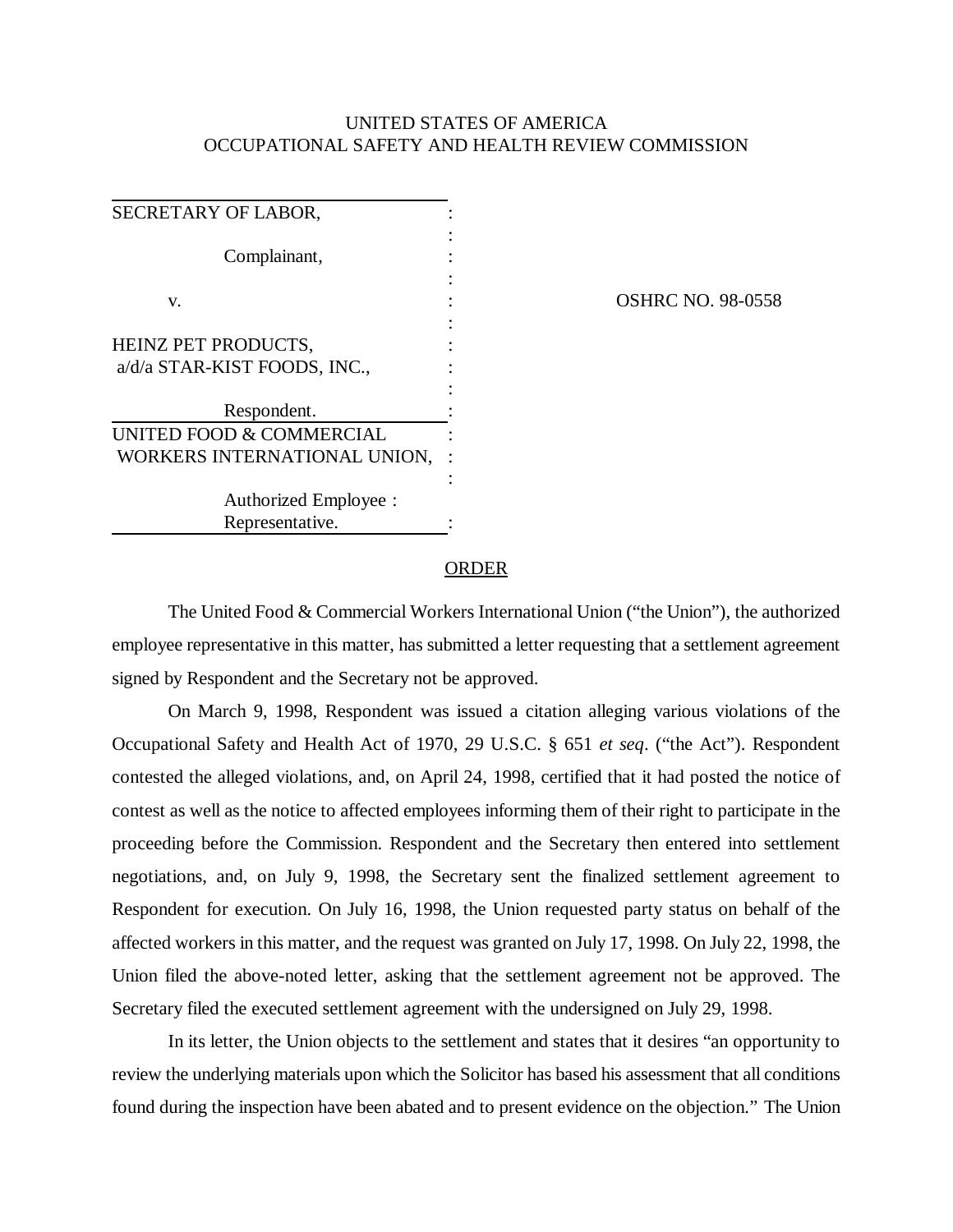then states that in its experience the Secretary routinely involves worker representatives in "all aspects" of settlement negotiations and that in this case there was no contact with employees about the "alleged abatement of hazards." Finally, the Union states that Respondent has a history of safety violations and that it is "puzzled at the penalty reduction ... and reclassification of citations."

With respect to the Union's asserted lack of involvement in the settlement process, Commission precedent accords employees the right to an opportunity for meaningful participation in the settlement process. *Kaiser Aluminum & Chem. Corp.*, 6 BNA 2172, 2173 (No. 76-2293, 1978); *General Elec. Co.*, 14 BNA OSHC 1763, 1765 (No. 88-2265, 1990); *Boise Cascade Corp.*, 14 BNA OSHC 1993, 1993 (Nos. 89-3087 & 89-3088, 1991); *Phillips 66 Co.*, 16 BNA OSHC 1332, 1333 (No. 90-1549, 1993). As the Commission stated in *Boise Cascade*, 14 BNA OSHC at 1996:

[W]hile we cannot order the method by which the Secretary and employer receive the views of employees or the amount of input they receive ... we expect them to make every effort to provide employees with the opportunity for input in the settlement process as much as practicable.

However, the Commission went on to state, at 14 BNA OSHC 1998, that:

[W]e conclude that it will not be proper for the judge to inquire into the provision of employee input except in unusual or egregious cases where it appears that the Secretary has contravened his stated policy by denying employees an opportunity for input.

The Union's letter asserts that the Secretary did not contact employees about the "alleged abatement of hazards." However, in view of the foregoing, this fact even if true would provide no basis for Commission inquiry into the settlement agreement. Further, because the Union's letter does not assert that the Secretary denied employees an opportunity for input, there are no "unusual or egregious" circumstances justifying Commission intervention in this matter. Finally, there is another more fundamental reason for approving the agreement. The Union objects primarily because it believes the cited hazards have not been abated as stated in the agreement. In a like case, the Third Circuit held that the Commission may hear employee objections to a settlement only when the objections relate to the reasonableness of the abatement period. *Marshall v. OCAW (American Cyanamid Co.)*, 647 F.2d 383 (3d Cir. 1981). There, the Commission held it had jurisdiction to consider the union's claim that the employer had not abated the cited condition as set out in the settlement agreement; the Commission thus refused to approve the agreement and remanded the case